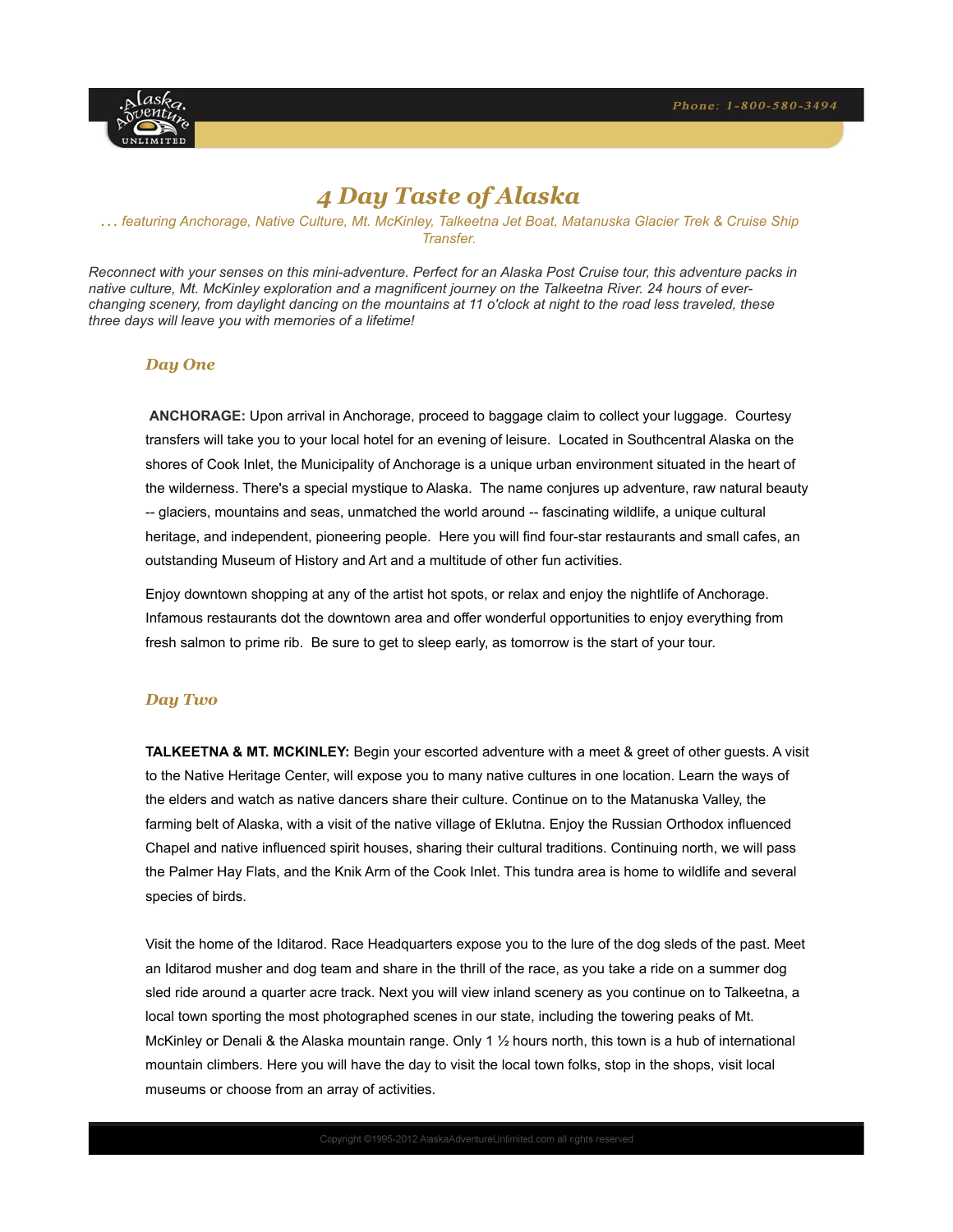

Today's adventure includes a riverboat trip as follows:

**2-Hour Riverboat Adventure:** Your exciting trip will begin aboard the fifty-one passenger "Talkeetna Queen" as it whisks you into the heart of the wilderness in comfort. This is the most technologically advanced river jetboat in Alaska designed to safely navigate rivers that were previously inaccessible. It is glass-domed, environmentally controlled, and has an onboard restroom for your comfort. Upon arriving at our Safari sight you will take a 1/4 mile leisurely nature walk. You will visit an authentic trapper's cabin and view how trappers lived in "Bush" Alaska at the turn of the century. Your experienced guide will display raw furs from the local area and demonstrate trapping methods. Naturalists will acquaint you with the wildflowers and plants that grow in abundance along the river system and you will learn about the edible plants that were used by the Native Indians for cooking and medicines. As you travel ten miles of river you will have opportunities to view nesting bald eagles, beaver activity, and moose and you just might see black bear and grizzly bear roaming the shore. Wildlife, folklore, artifacts and a panoramic view of Denali in the Alaska Range combine to make this an unforgettable Alaskan river adventure.

**You can also choose to upgrade today's adventure and choose to flight see over Mt. McKinley with a glacier landing (upgrade \$\$ required.) Ask your Tour Coordinator for details. Description below.**

**Denali Flightseeing & Glacier Landing:** This magnificent flight takes you within six miles of Mt. McKinley's summit. As your flight departs Talkeetna, you begin to see how the last ice age has shaped the land. Moments later you enter a world of rugged high mountain peaks and wide glacier filled valleys. Listen as your pilot describes the natural wonders of Denali National Park. See the Sheldon Amphitheater, beautiful Ruth Glacier, and the Great Gorge (the world's deepest - almost 2 miles from top to bottom). "No visit is complete without this experience!" Land on the Sheldon Amphitheater glacier beneath Mt. McKinley. The aircraft are equipped with skis, floats, and voice activated headphones. Passengers, each with comfortable window seats, enjoy narration by an experienced pilot-guide highlighting points of interest including geology, wildlife, and history. Flight time is 1.5 hrs and includes a glacier landing. Upgrades for longer flights can be purchased.

This evening enjoy infamous salmon or halibut at a Lakeview Inn in Wasilla. Overnight in Chalet lodging. **(B)**

# *Day Three*

**MAT-SU GLACIER**: This morning, begin your day with a restful continental breakfast. Next, join your travel companions on one of the most scenic drives in the state. As we head north to Chickaloon, the Knik Glacier reveals its full glory. The Matanuska River winds its way north beside us, cutting a cavern of beauty through the Matanuska Valley. A scenic view stop will take your breath away! Upon arriving at the Matanuska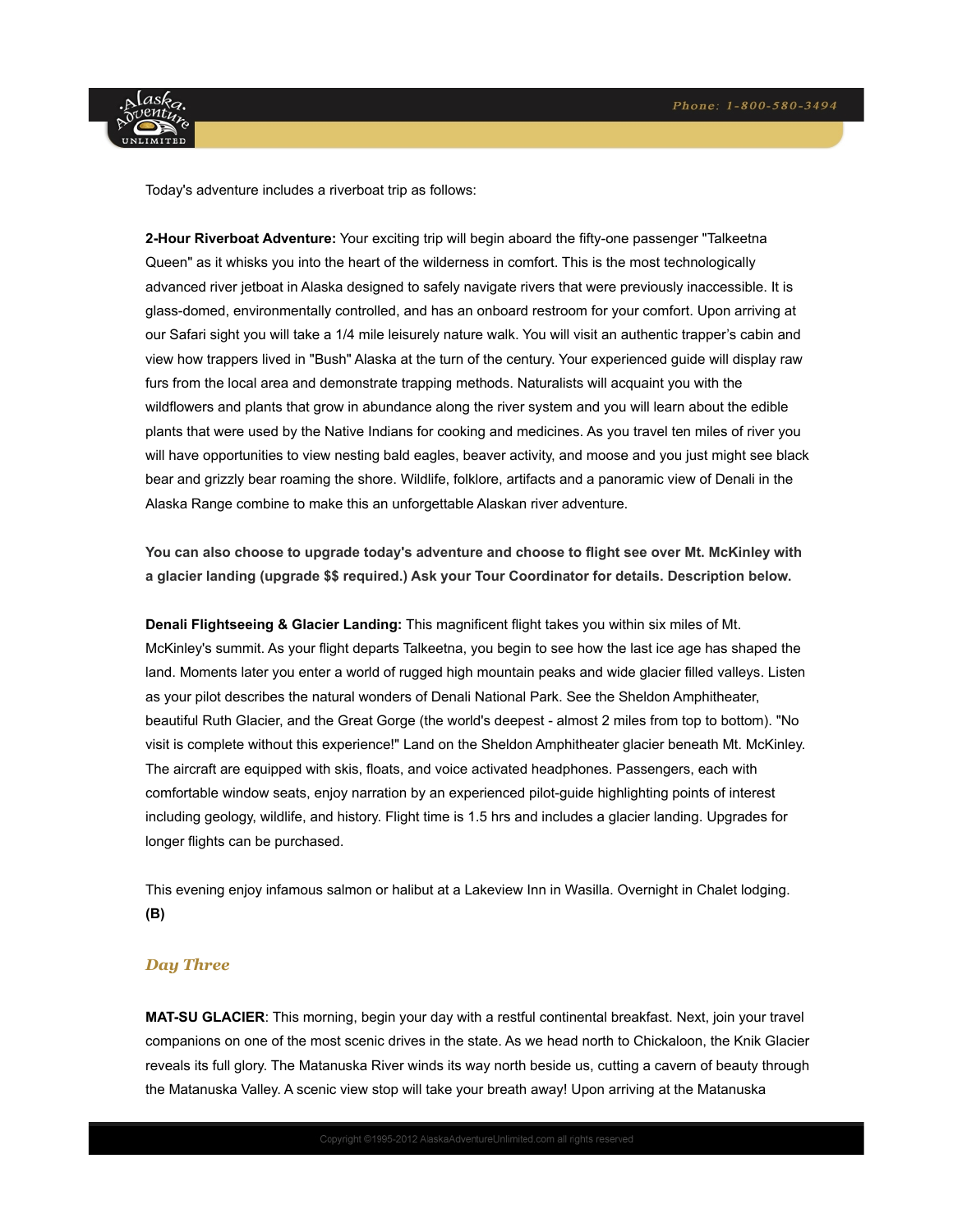

Glacier, you will stop for Dall sheep viewing in the area. Provided are binoculars as well as a high-powered spotting scope to ensure great views of the large curled sheep.

In the afternoon, it's off to Sheep Mountain Lodge, for a bite to eat. Sheep Mountain Lodge offers spectacular homemade soups, triple berry pie, and try their glacier cookies drizzled in chocolate syrup!! This area is also a famous viewing area for Dall sheep. So keep your cameras handy.

After a stop for a hearty lunch, discover the true beauty of glaciers up close. Ice cramp-ons and walking sticks are your first step to enjoying your glacier trek adventure. You'll experience glacier walking as well as the natural history of the Matanuska Glacier. Enjoy the splendor of the "frozen river" as you walk out to a scenic lake hidden under the face of an ice fall. No experience is necessary to join in the fun; however, the terrain presents shale rocks, muddy silt, slippery ice, and small ice fissures. Intermittently placed picnic benches allow guests to choose their own participation level. Great photo ops from all picnic benches.

For guests who would like an even more invigorating activity, you can upgrade to a whitewater raft trip down the Matanuska River past Lion's Head canyon. This tour is available for a \$ upgrade. Ask your Tour Coordinator for details.

This evening, after a dinner stop, return to your chalets for a restful night and a new adventure in the morning! **(B)**

# *Day Four*

**WASILLA TO WHITTIER OR SEWARD:** Potters Marsh is a state game refuge, is a very popular spot for bird watching from a boardwalk. This is a nesting area for waterfowl as well as arctic tern, Canada geese, swans, and ducks. Windy Point provides the opportunity to watch for Dall sheep on the roadside cliffs. The salt licks here provide nourishment to the sheep. Beluga Point provides a possible whale watch in July through September, as you travel along the beautiful Turnagain Arm of the Cook Inlet. This drive also provides a great backdrop for stunning photography.

Next, visit the Alaska Wildlife Conservation Center, opened to the public in 1993. It is located on 140 acres at the southern edge of Turnagain Arm and the entrance to Portage Valley. AWCC provides care and rehabilitation for injured and orphaned wildlife and to provide wildlife education and awareness. Animals that are unable to be released or survive in the wild are given refuge in the center's spacious habitats. Here people can safely get close, observe and photograph some of Alaska's largest land animals, including moose, bison, elk, deer, caribou, bears musk ox, small mammals and birds of prey.

**WHITTIER:** Arrive at Portage glacier, leisure time offers a great area to view the icebergs in the lake as well as hanging glaciers that will keep your camera busy. Begich-Boggs Visitors Center offers an unique opportunity to learn about the Chugach National Forest, America's second largest national forest. Award-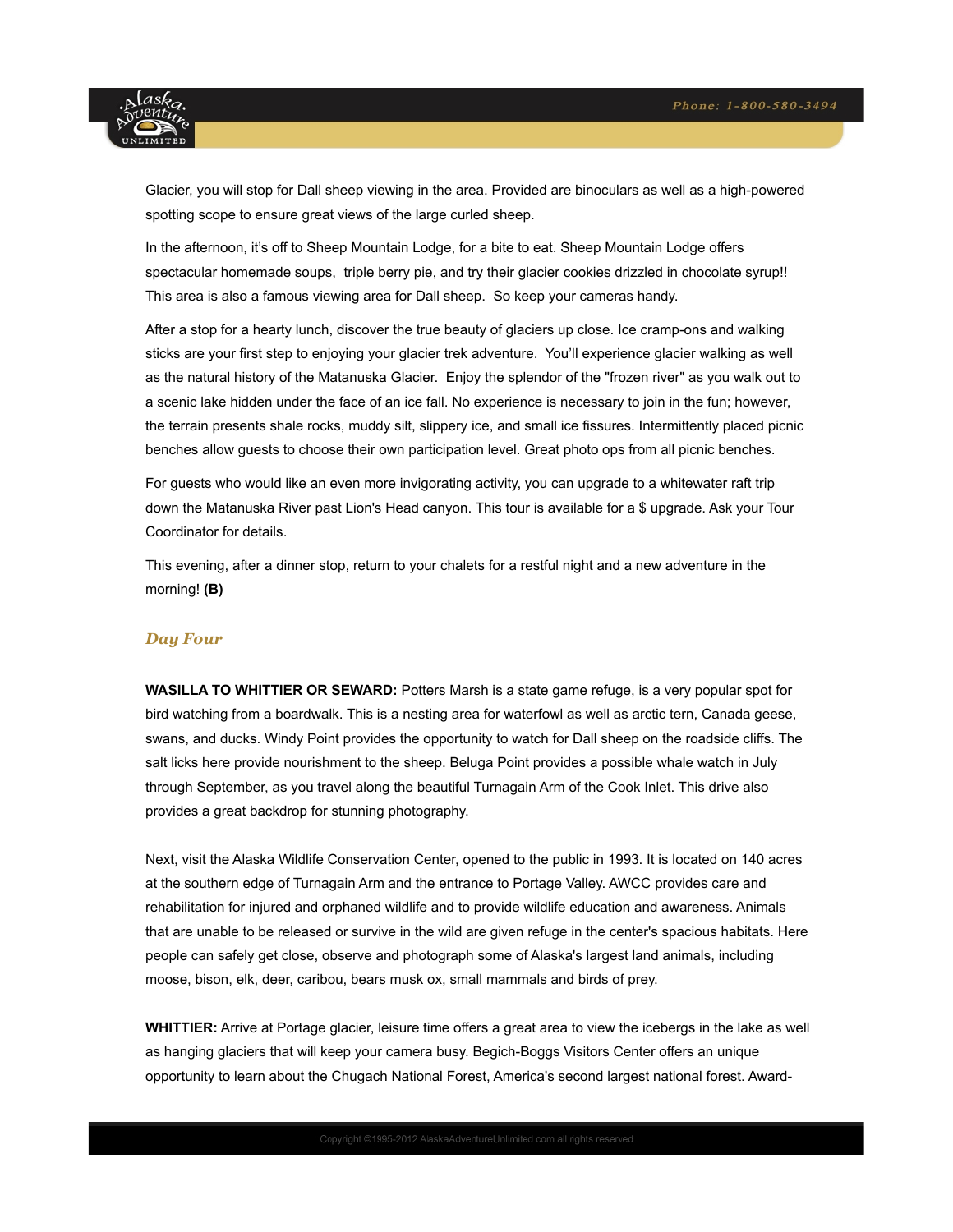

winning exhibits, educational presentations, the film "Voices from the Ice," information services, and an Alaska Natural History Association bookstore are available. Join a Forest Service Interpreter or go it alone on this short 1/4 mile loop trail located just outside our doors. Interpretive signs along the trail help paint the picture of Portage Glacier's retreat revealing a landscape full of new life. A stop to view salmon spawning may be available depending on season.

Complete your adventure with a ride through the Anton Anderson Memorial Tunnel, the longest tunnel in North America, 2.5 miles! It is the first tunnel designed for -40° F. and 150 mph winds. The tunnel is located fifty miles southeast of Anchorage near Portage Glacier, and connects the port city of Whittier on Prince William Sound to the Seward Highway and Southcentral Alaska. It opened to vehicle traffic on June 7, 2000 after extensive conversion from a World War II railroad tunnel.

**SEWARD:** Enjoy this afternoons scenery further down the Seward Hwy corridor. As you approach Turnagain Pass, a restroom break will open up a world of unbelievable photos! Views will rival the best Alps. Flora and fauna of this area include lupine, columbine, arctic chocolate lilies, pasque flowers and more. Streams are carved out of solid rock and cavernous canyons call to visiting raft thrill seekers. Moose Pass features a quick stop for ice cream scoops or souvenirs at the original Estes Groceteria.

Arriving at Exit Glacier, an eight mile drive off the main road, reveals a spectacular view and a short easy riverbed walk provides a close-up and personal view of a magnificent glacier. Leisure time allows for hikes, comfortable walks or photo moments. The Visitor Center features books and information from park rangers. Watch for black bear as they are prevalent in this area.

Finally, after a day of photos galore, you will discover our busting harbor and historic downtown district filled with quaint shops and art galleries. At 3,022 feet, towering Mt. Marathon provides a breathtaking backdrop for the town. Behind Mt. Marathon and extending down the coast lies the Harding Icefield, measuring 35 by 20 miles. Here you will be transferred to the cruise ship terminal, and after boarding and settling in, you may choose to get off the ship and walk around this 10 block town to see a bit more of its fun and history. Be sure to be back on board - your cruise adventure awaits you.

#### **Available for groups of 6 or more.**

\*Rates include all accommodations, transportation, all activities including flightseeing, rafting, jet boats, etc. (unless stated as optional), and complimentary beverages onboard. Rates do not include some meals, gratuities, tax, or alcoholic beverages. Itinerary is subject to change at the discretion of the escort due to weather, road maintenance & time factors.. Single supplement is \$399 pp. 50% Deposit is due at time of booking. 100% Final Payment is due Feb 15th of the year of travel. Cancellations will incur a 100% penalty after deposit payment date. Travel insurance is available Ask your agent for details.

*Travel Insurance*: If you become ill or injured prior to or during one of our adventures, we will do everything we can to help, but any and all expenses for cancellation, care or evacuation are entirely your responsibility. Trip delays such as road closures, floods, mechanical breakdowns or backcountry injury may cause you to miss your flight home, your hotel reservations or your next activity. Our tours are non-refundable. Travel insurance is available. It is your choice to accept the